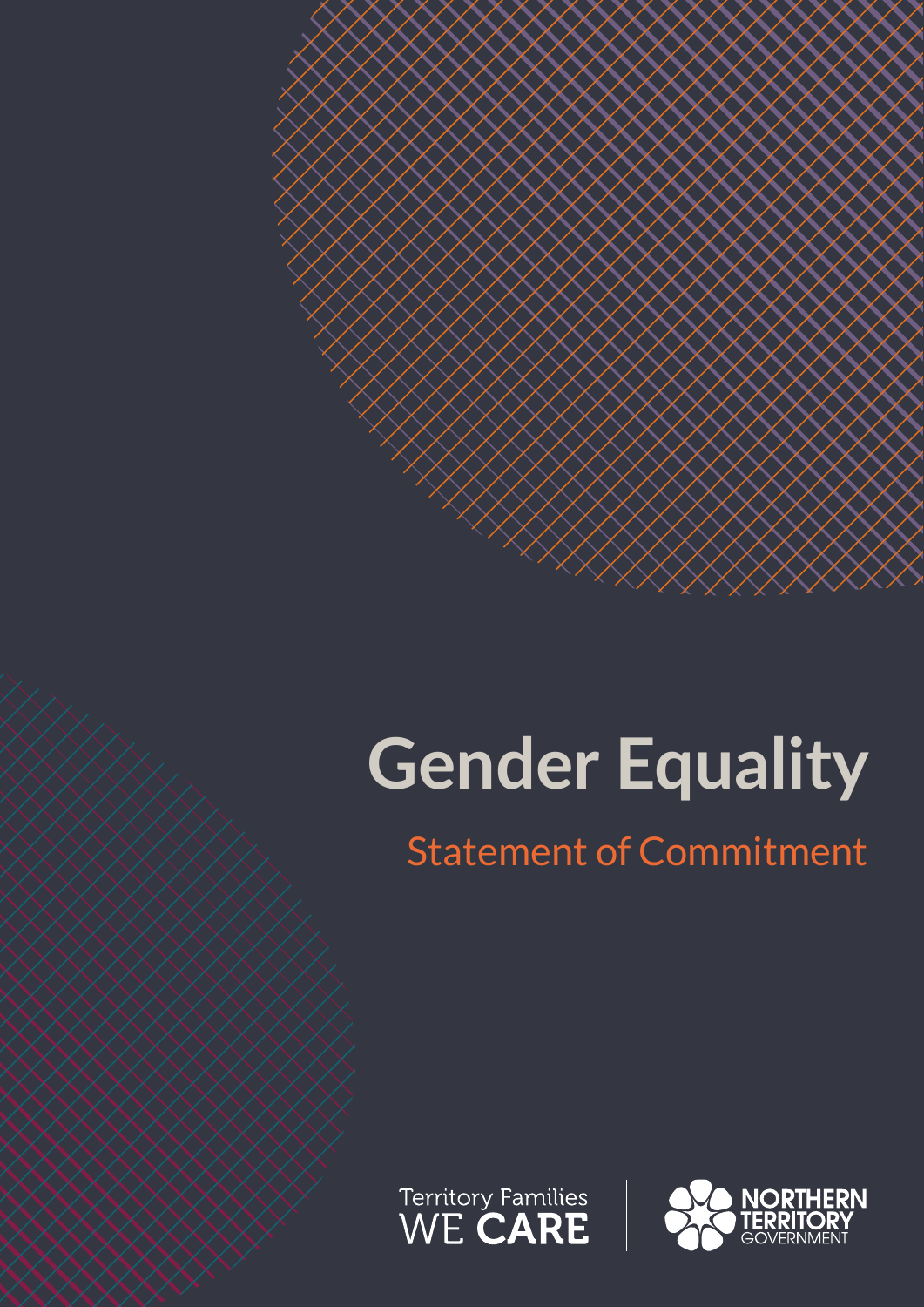# **A message from the Minister for Territory Families**

#### **Gender equality is a human right and fundamental if we are to progress social wellbeing, social justice and community cohesion here in the Northern Territory.**

Gender equality is linked to many positive economic outcomes and social benefits. Progressing gender equality benefits everyone, including men. Through increased community understanding and awareness, eliminating discrimination, preventing gender-based violence, addressing unconscious bias in systems and challenging harmful stereotypes faced by people of all genders, we can create a foundation for all Territorians to lead happier, healthier and more fulfilling lives.

The Northern Territory has a diverse and unique population. This means each person experiences gender equality differently. As a community we must recognise and respond to the many ways that gender norms and stereotypes are interrelated with, and often compounded by, other forms of disadvantage and discrimination.

Over the past century many positive developments have improved the circumstances of women, girls and people of diverse genders and sexualities. Over the past twenty years we have seen the first Australian female Prime Minister, the first female Chief Minister of the Northern Territory, and the first female Administrator of the Northern Territory. This government also made Australian history in 2016 by announcing a female majority Cabinet.

This Gender Equality Statement of Commitment illustrates our undertaking to create a Territory that is fair, inclusive and safe for all Territorians. We have listened to what Territorians have told us about gender inequality here in the Northern Territory throughout the consultations held to develop this Statement of Commitment.

**Gender equality is linked to many positive economic outcomes and social benefits. Progressing gender equality benefits everyone, including men.** 

There are five areas of focus that we will work across government and with key stakeholders to develop actions for. The Northern Territory Public Service will seek to be a gender equality role model for business and not-for-profit areas to emulate and follow.

This Statement of Commitment seeks to focus our work on creating a more gender equal and inclusive Northern Territory. By developing a local culture that values and upholds equality in all its forms, the Northern Territory can be a place where all people feel respected as equals.

**Hon Dale Wakefield MLA** Minister for Territory Families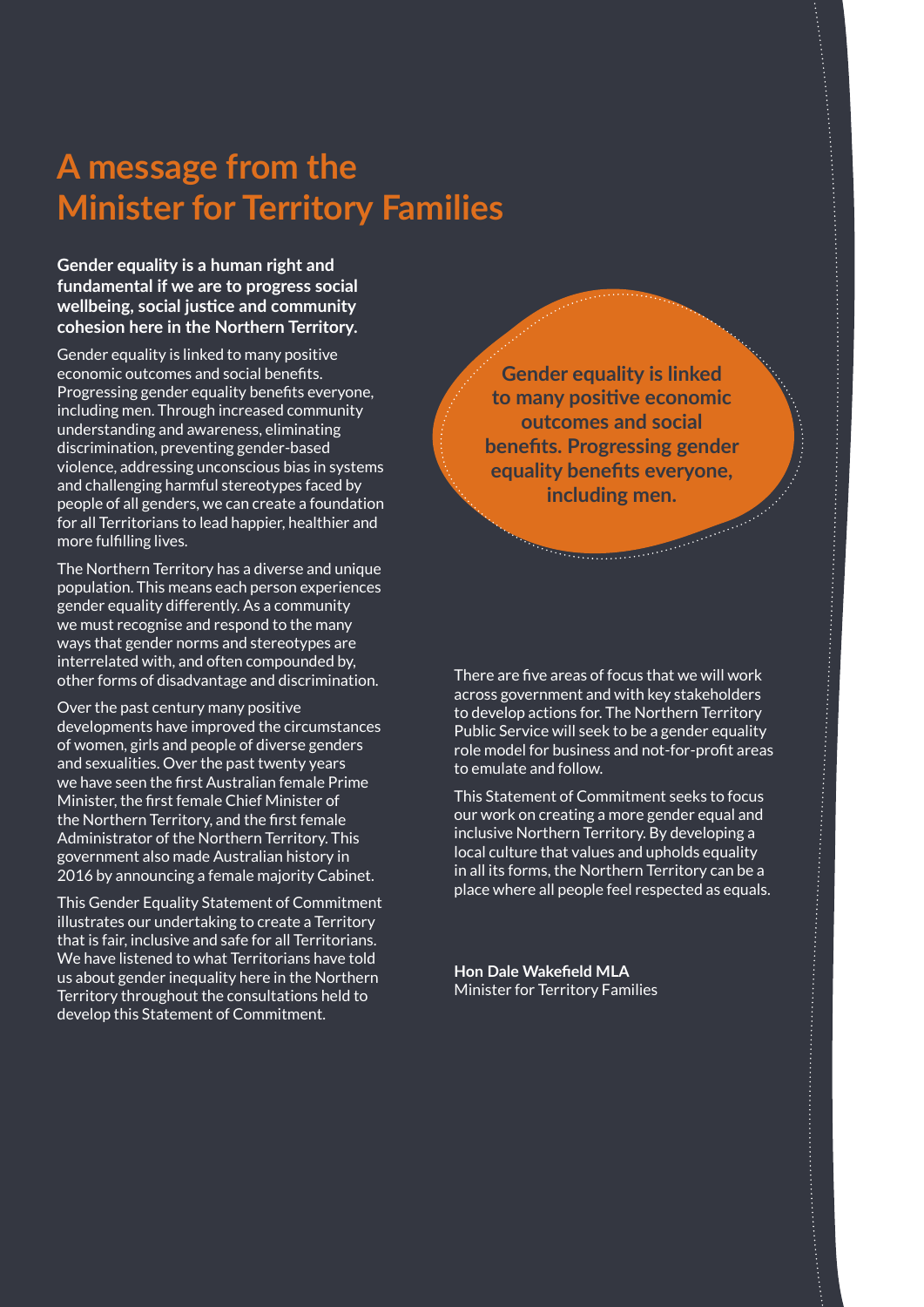# **The Northern Territory Gender Equality Statement of Commitment**

**The Northern Territory Government believes that gender equality is fundamental to improving the lives of all women, men, girls, boys and people of diverse genders and sexualities, and to creating an inclusive and thriving Northern Territory.** 

We believe that everyone should have equal access to power, resources, and opportunities. A person's gender and sexuality should never be a barrier to participate and be included in Territory life.

We will work to reduce gender-based disadvantages and create greater opportunities for all Territorians to reach their full potential.

Increasing gender equality will help make the Northern Territory a welcoming place where all people are treated with dignity, respect and fairness and all voices are heard.

Our approach to improve gender equality will be grounded in the lived experiences of Territorians. To develop our gender equality initiatives we will seek out, listen to and include the voices of Territorians, especially those from marginalised groups who are most at risk of experiencing compounded and multiple forms of discrimination and disadvantage.

The Northern Territory Government recognises that people's identities and backgrounds are diverse and multiple with respect to age, race, ethnicity, gender, sexuality, disability, religion, citizenship status, socioeconomic status, and location among other factors. The *Northern Territory Gender Equality Statement of Commitment* undertakes to address the barriers to equality experienced by Territorians.

Through a sustained and collaborative approach we will create a more equal Northern Territory that is safe, inclusive and economically secure for all.

#### **Vision**

Territorians enjoy a safe, and economically secure Northern Territory where gender, sexuality or background is never a barrier to full participation and inclusion.

#### **Principles**

Actions to achieve this vision will be guided by the following principles:

- Encourages inclusive and intersectional approaches.
- Supports the inclusion of gender equity measures.
- Builds evidence to find what works to improve gender equality in the Northern Territory.
- Challenges rigid gender norms and stereotypes.
- Focuses on long-term systemic, attitudinal and behavioural change.

#### **Key focus areas for action**

There are five key areas the Northern Territory Government will focus on to improve gender equality for Territorians of all genders, sexualities and backgrounds:

- Community Engagement.
- Health and Wellbeing.
- Safety.
- **Economic Security.**
- Leadership and Participation.

These key areas were developed from consultations across the Northern Territory with individuals, community and government organisations, the responses received on the 'Have Your Say' website, and the 21 submissions received during the consultation process.

We heard that any commitment to gender equality must recognise and situate gender inequality in the historical and social context, inclusive of the ongoing impact of colonisation. All policies and actions must address the role that poverty, including housing insecurity and homelessness plays in driving and compounding people's experiences of gender inequality. We also heard that people understand that gender inequality is complex and multifaceted and affects people in many different ways, which means that innovative, community developed and community led solutions are needed.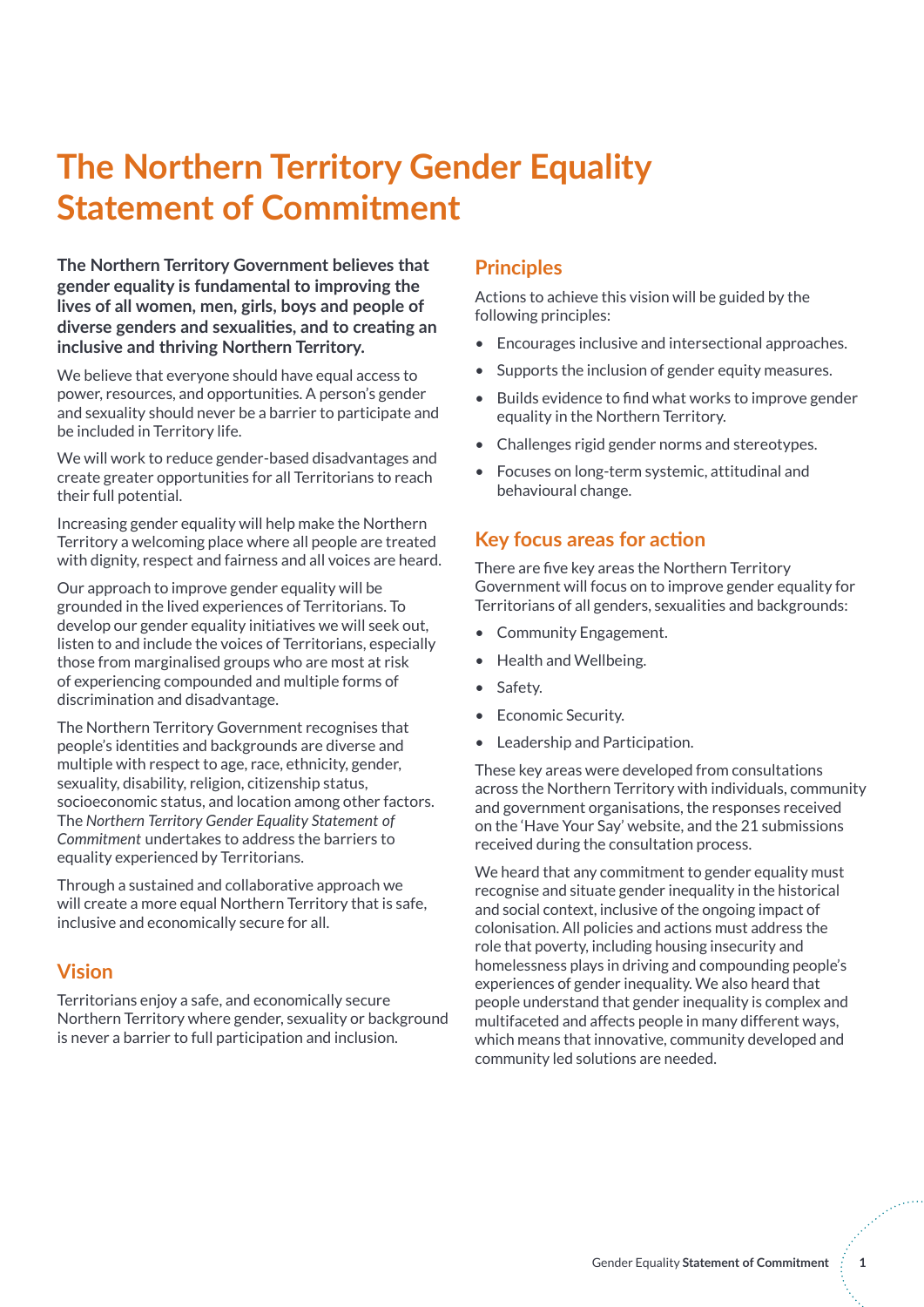**Focus area** 

**Goal**

### **Community Engagement**

*Territorians' knowledge about gender equality, gender diversity, diverse sexualities and the drivers of gendered violence is improved.*

Community education and media campaigns help increase awareness of gender equality and gender diversity and to promote respectful relationships.

Respectful relationships and gender equality education programs are needed, particularly for young people in schools and people in the youth and criminal justice systems.

Local research will help to increase understanding of and improve gender equality in the Northern Territory.

Training and education needs to address the role of unconscious gender bias in decision making.

Promote gender equality role models.

## **Health & Wellbeing**

*Territorians have every opportunity to be well and live healthy, balanced and active lives.*

Recognise gender as a key determinant of physical and mental health.

More needs to be done to build understanding about the mental health consequences of gender inequality, including alcohol and drug abuse and suicide.

People from lesbian, gay, bisexual, transgender, queer, intersex and asexual (LGBTQIA+) communities should have support to access safe public spaces, health and counselling services.

Strengthen the men's health sector, particularly with respect to healthy lifestyles, nutrition and mental health.

Access to affordable and appropriate sexual health services is important, particularly among LGBTQIA+ communities.

Encourage more equal sharing between genders of unpaid work and childcare.

Support men in their roles as fathers, grandfathers, father-figures and positive role models.

Increase targeted preventive health information and advice, particularly for older men.

All Territorians, particularly women, girls and seniors, should be encouraged to participate in sport and exercise.

Invest in and develop clubs and groups, particularly for seniors, youth, Aboriginal and multicultural communities, to reduce social isolation and foster support networks.

**What we heard from Territorians**

. . . . . . .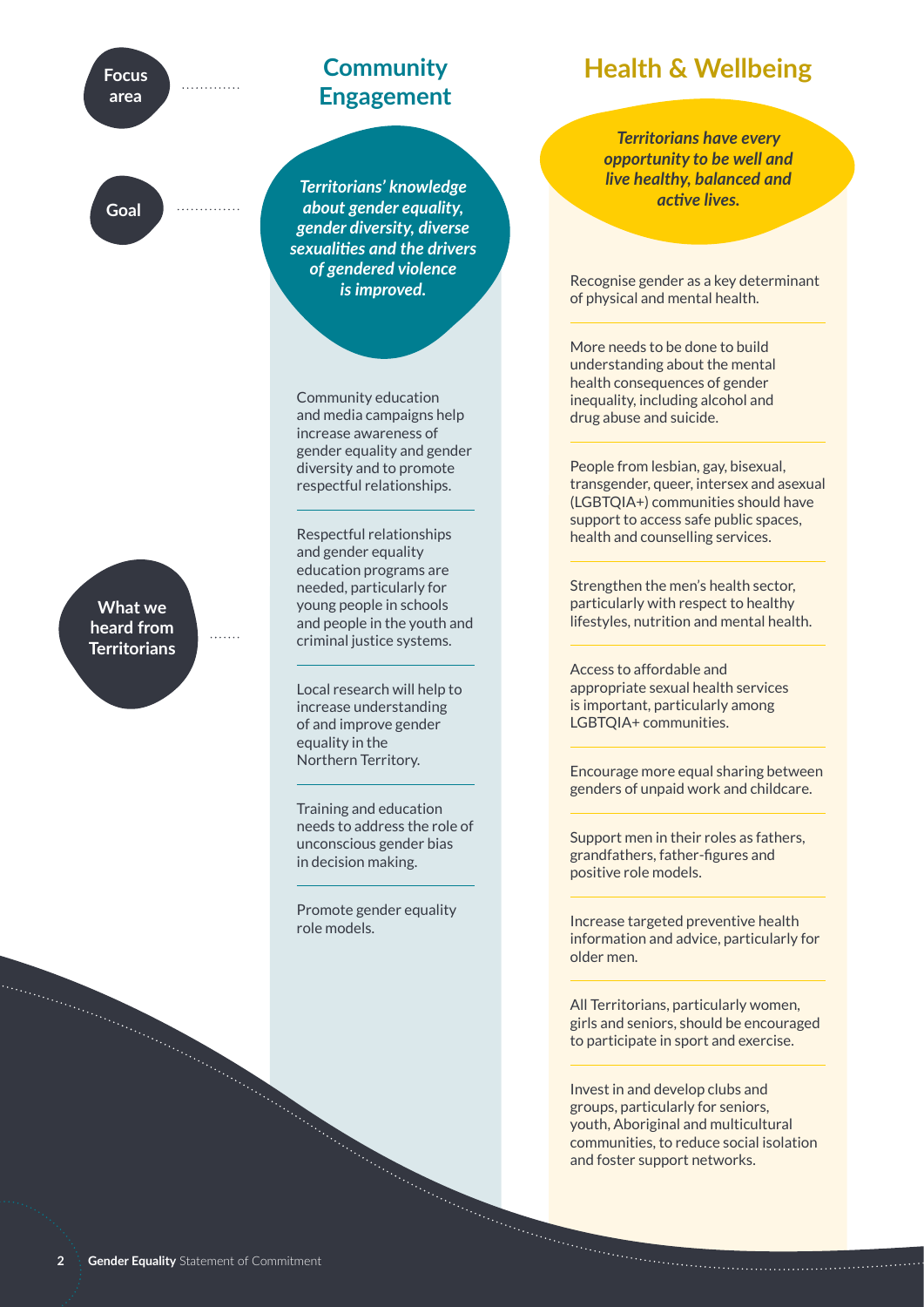### **Safety**

*Territorians are safe, feel respected and are free from violence in all aspects of life.*

The broad and underlying conditions that support violence against women and perpetuate gender inequality need to be challenged.

Domestic, family and sexual violence needs to be prevented and responded to earlier.

Undertake local research on the factors that lead to gender-based violence.

Men need support for behaviour change and access to healing spaces.

Sexual harassment in all areas of life should not be tolerated.

Employees who are experiencing domestic violence, workplace bullying or sexual harassment need support.

The issue of economic violence needs to be addressed to improve gender equality.

Public spaces must be safe for people of all genders and sexualities.

Appropriate housing underpins safety.

# **Economic Security**

*Territorians are supported to achieve their full potential and be more economically secure at each stage of life.*

When people aspire to non-traditional industries and fields for their gender, they need to be supported.

It is important for young parents, particularly those in rural and remote communities, to stay in the education system.

Childcare that is more affordable and accessible will support gender equality.

Gender equality measures in the workplace including workplace flexibility and addressing unconscious bias need to be implemented.

Gender equality measures should be included in government contracts.

# **Leadership & Participation**

*Territorians are able to fully participate in all aspects of life and are able to influence the decisions that impact them.* 

Gender equality reporting and accountability mechanisms encourage diversity in leadership positions.

Support gender equality in leadership and value diverse leadership styles.

Senior leaders should be encouraged and supported to set good gender equality examples, including normalising and encouraging the uptake of flexible work and parental leave, especially by men.

Leadership initiatives for women, gender diverse people, and men, particularly those from Aboriginal, migrant, refugee and culturally and linguistically diverse backgrounds, youth and people with disabilities are important.

Create and encourage leadership and participation opportunities for women and girls in sport.

Governance, research, policy and project development need to ensure the ongoing input of women, men and people of diverse genders and sexualities, particularly those who are most at risk of compounded disadvantages.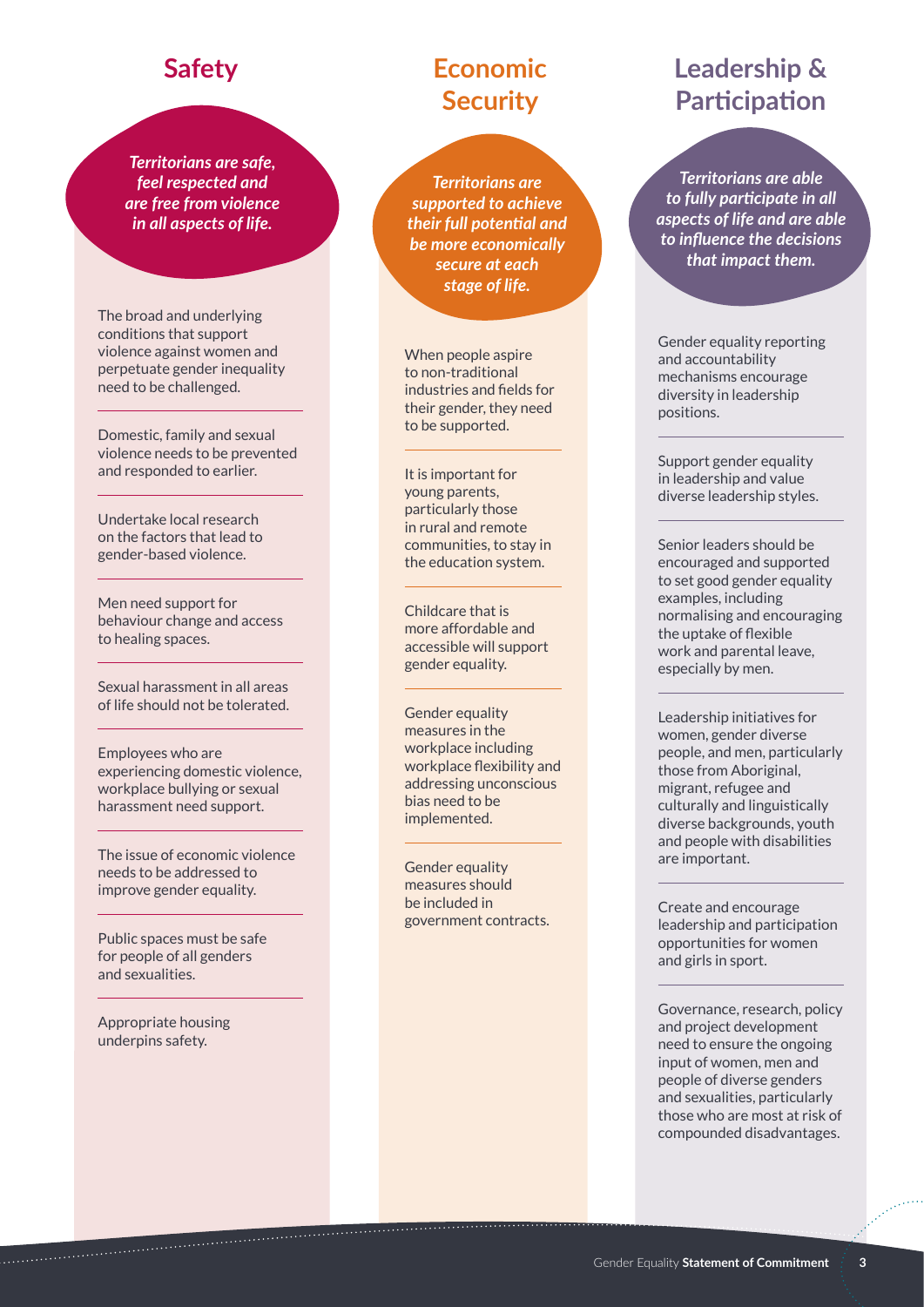#### **Why gender equality is important**

Gender is how a society or culture describes and constructs the different roles of men and women. It is not the same as sex, which refers to the biological characteristics of females and males. Gender refers to the tasks, functions and roles attributed to women and men in public and private life. Gender roles, and the opportunities and expectations attached to these roles, can change over time. The term 'gender' also refers to the way in which a person identifies or expresses their masculine or feminine characteristics. A person's gender identity, or gender expression, is not always exclusively male or female and may or may not correspond to their sex.

*<u>Protection</u>* 

Action to achieve gender equality aims to provide equal opportunities for all people to access social, economic and political resources, including protection under the law. It is important to understand that gender equality does not mean that all genders must be treated the same.

The benefits of gender equality are increasingly being realised by governments, businesses, and communities around the world. In addition to being a fundamental human right and a prerequisite for social justice,<sup>1</sup> gender equality is linked to many positive economic outcomes and social benefits. Countries with greater gender equality are more cohesive and connected. People who live in societies with a high degree of gender equality can experience better quality of life, lower levels of depression, and lower incidents of violence.<sup>2</sup>

> **To make the Northern Territory socially and economically prosperous, and a place where people are happy to live and raise their families, we need to remove the gendered barriers that prevent people from participating fully in all areas of life.**

Gender equality has also been conclusively shown to stimulate economic growth. It is predicted that the Australian economy would increase significantly if gender equality is advanced.<sup>3</sup>

Territorians have diverse gender identities, sexualities and backgrounds and we cannot take a one-size-fits-all approach to improving gender equality in the Northern Territory. An intersectional approach will be taken to understand the compounded and multiple levels of disadvantage and discrimination experienced by Territorians from all walks of life. We recognise the social and historical context of gender inequality in the Northern Territory, in particular the ongoing impacts of colonisation for Indigenous people, families and communities. We understand that gender equality work must involve finding ways for Indigenous and non-Indigenous people to heal and connect. We will need to find locally driven and culturally appropriate ways to improve gender equality.

Gender inequality can prevent people from reaching their full potential. To make the Northern Territory socially and economically prosperous, and a place where people are happy to live and raise their families, we need to remove the gendered barriers that prevent people from participating fully in all areas of life.

#### **What we will do**

The next steps in progressing the Gender Equality Statement of Commitment are:

- Work across government and with stakeholders to develop actions that respond to and progress equality in the five focus areas.
- Review existing data, identify data sources and undertake baseline data analysis to tell us the current status of gender equality in the Northern Territory and to measure and monitor progress over time.
- Explore further areas of research.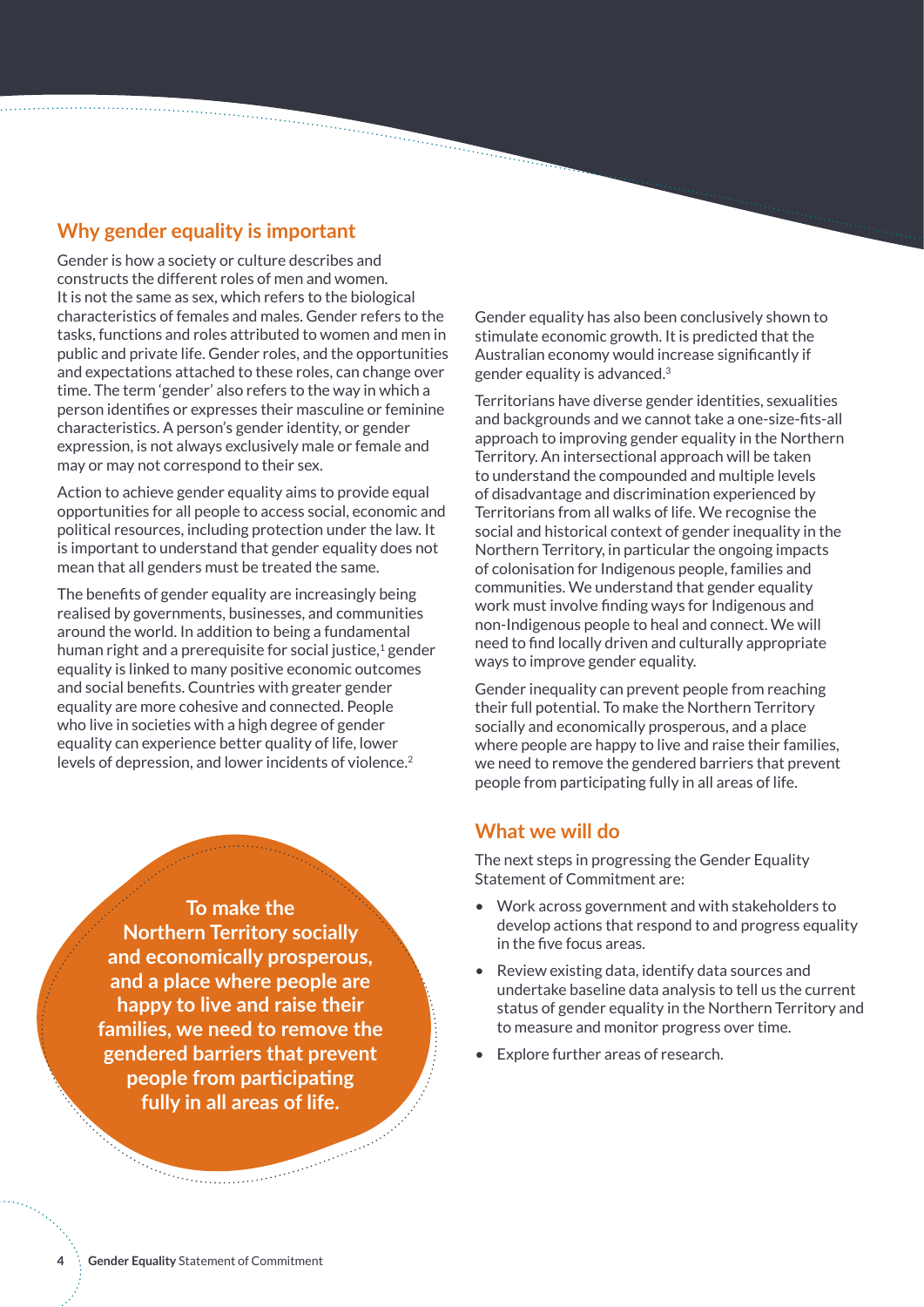# **Focus**

# **Community**

Goal: Territorians' knowledge about gender equality, gender diversity, diverse sexualities and the drivers of gendered violence is improved.



# **Health & Wellbeing**

Goal: Territorians have every opportunity to be well and live healthy, balanced and active lives.

Territorians believe that there is a significant need for education and awareness raising in relation to gender equality, gender diversity and diverse sexualities. It is important that we engage the community to learn about and have public discussions about gender equality to gain broad community support and provide safer spaces for people of all genders and sexualities.

Work is needed to promote the social and economic benefits of gender equality, and increase Territorians' understanding of gender and sexual diversity. Promoting gender equality is an essential component of violence prevention; therefore, an increased awareness and understanding of what equality is and why it is important can have a positive impact on reducing violence and the drivers of violence.

Early actions undertaken will ensure that the community understands what gender equality is and how everyone can benefit from it. Raising awareness about gender equality underpins the success of future initiatives to reduce gender-based barriers that prevent people from living safe, healthy, prosperous and fulfilling lives.

A person's gender is a powerful social determinant of their health and wellbeing. This is the case for men, women as well as transgender, gender-diverse and intersex people. Our biological sex also plays a factor in how prevalent certain diseases may be or how they present or manifest. Gender roles and norms influence how we access health services and how health services respond to our needs. There are differences in the health and welfare needs of women, men and people with diverse genders and sexualities. These differences are illustrated by different rates of injury, physical and mental illness and mortality, different attitudes towards health and healthy activities, as well as the different ways in which health services are accessed.

For intersex, gender-diverse and transgender people, the experience of stigma and discrimination from health services and health professionals can negatively affect their wellbeing. A lack of specialist health services, which is of particular concern in rural and remote locations, can make it more difficult for intersex, gender-diverse and transgender people to feel safe accessing health services and supports.

Men in the Northern Territory face many challenges to maintain positive mental health and wellbeing. These challenges are particularly compounded for Aboriginal men living in regional and remote areas. There is a need to raise awareness about mental health and to make talking about mental health acceptable for men. It is also important to increase the social connections between men and to celebrate the positive contribution the roles of fathers, grandfathers and father-figures make to Northern Territory communities and families.

Access to trauma informed mental health services, particularly for LGBTQIA+ communities and for those who have been victims of domestic, family or sexual violence is important. There is also a need to focus on illness and disease prevention through increased healthy behaviours and increased participation in sport and physical activity.

Territorians sometimes prefer to access health services from medical professionals of the same gender. This is particularly important for Aboriginal and Torres Strait Islander people and people from culturally and linguistically diverse communities.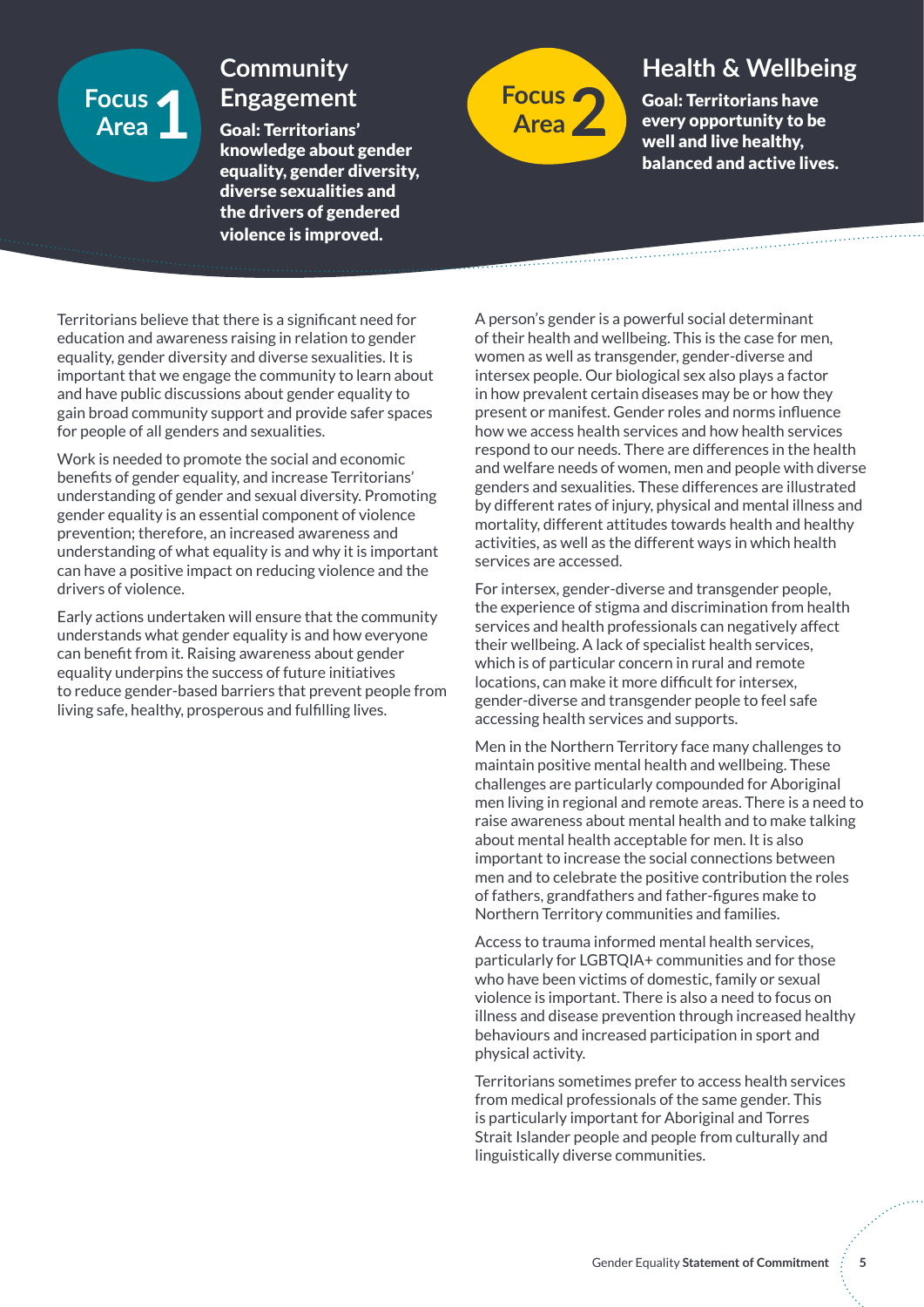# **Focus**

### **Safety**

Goal: Territorians are safe, feel respected and are free from violence in all aspects of life.



# **Economic Security**

Goal: Territorians are supported to achieve their full potential and be more economically secure at each stage of life.

Gender is one of many aspects of a person's life that can place them at higher risk of experiencing violence. People's experiences of gender-based violence can be heightened and compounded by other characteristics such as age, ethnicity, cultural identity, race, language, migrant and citizenship status, sexual orientation, socio-economic status, disability, religion and location.

Women and girls are the most adversely affected by gender-based violence. The Northern Territory has the highest rates of domestic, family and sexual violence in Australia. Aboriginal women account for 89 per cent of all victims of domestic and family violence in the Northern Territory.<sup>4</sup>

Certain groups of culturally and linguistically diverse women are more at risk of experiencing trafficking, forced and servile marriage, female genital mutilation or honour killings.

People from LGBTQIA+ communities also run a high risk of experiencing physical or verbal attacks because of their gender identity or sexuality. Many LGBTQIA+ young people can experience verbal and physical homophobic abuse and other kinds of transphobia and homophobia, including cyberbullying, social exclusion or humiliation. LGBTQIA+ people are more likely to experience poor mental health including depression, anxiety, self-harm and suicidal thoughts than the general population.<sup>5</sup>

Men are also victims of violence. In 84 per cent of instances of physical assault against a man, the assault was committed by another man.<sup>6</sup> Gender norms around being a 'real man' can pressure men and boys to act tough and seek to be in control. As a society we must challenge social pressures and gender norms around being a 'real man' that can lead some men and boys to perpetrate violence against girls, women, other men and boys, and people with diverse genders or sexualities.

Economic security is when people have financial independence through a stable income or other resources to support a standard of living across the life course. Economic security is important for overall wellbeing and provides people with the ability to fully participate in all aspects of life. However, access to employment and financial security can be difficult for some groups such as people who live in remote places, people on visas that restrict them from working or accessing financial support, and for people who cannot access childcare or caring respite.

The Northern Territory has a workforce that is markedly divided by gender with more men working in higher earning industries, such as mining, and more women working in lower-paid industries, such as childcare, other caring professions and social services. More women than men work in lower-paid, part-time, and casual employment. Children and adults should be encouraged to consider non-traditional areas of study and occupations for their gender, so there are more women and girls in the science, technology or engineering fields and more boys and men in teaching and caring fields.

Young parents need to be encouraged and supported to remain in training or education so that they are able to pursue their full potential as well as be supported in their parenting.

Australia's gender pay gap for full time employment has hovered between 14 to 19 per cent for the past two decades. Currently, the national gender pay gap is 14 per cent and the Northern Territory's gender pay gap is 13.4 per cent. Unpaid caring work, especially child rearing, is one of the largest contributors to this gap in earnings between men and women. Access to affordable, quality childcare has been cited as the biggest barrier to women entering or re-entering the workforce or working more hours.<sup>7</sup>

The availability of flexible work options has been recognised as being one of the most important factors in increasing workforce participation. Due to social norms that presume women are the primary provider of unpaid care and unpaid work, flexible work options are mostly taken up by women. Nationally, around 95 per cent of parental leave is taken by mothers with only one in 20 fathers taking up parental leave options.8 We must place higher value upon unpaid caring and domestic work, as it supports all aspects of social and family life. To achieve gender equality workplaces must acknowledge that all people need to be supported to fulfil their paid and unpaid work responsibilities.

Over the course of a lifetime, workplace segregation, the gender pay gap and unpaid caring work economically disadvantage women, especially when they approach retirement. Women in the Northern Territory over the age of 55 have almost 50 per cent less superannuation savings than Territory men.<sup>9</sup>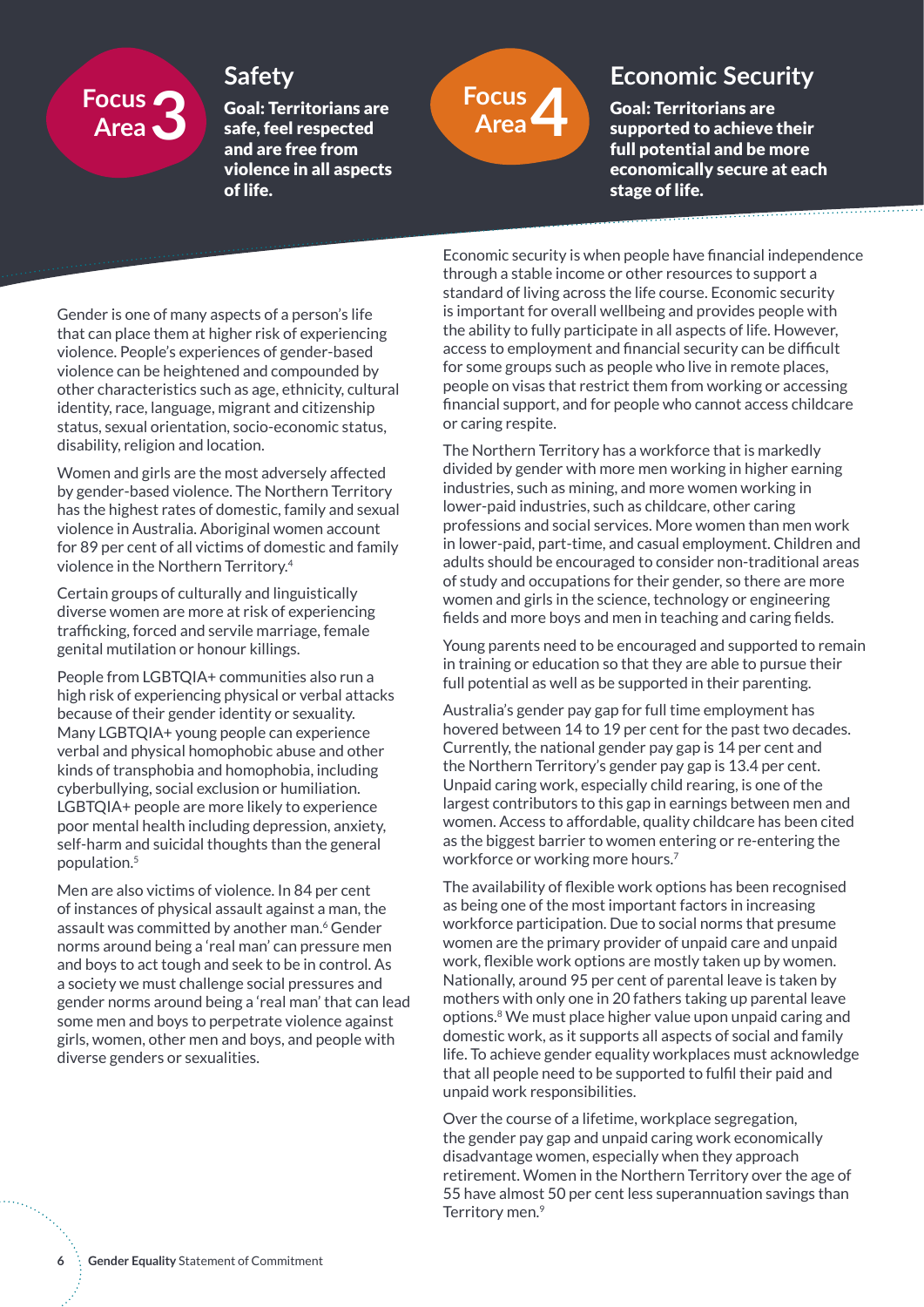### **Leadership & Participation**

Goal: Territorians are able to fully participate in all aspects of life and are able to influence the decisions that impact them.

Diversity on decision-making bodies such as boards and advisory groups can bring alternative experiences and fresh perspectives to the table and can drive innovation and foster economic growth. Balanced representation can also ensure that the decisions made are more reflective of the communities they are being made for. Although our society has many diverse aspects this is not reflected in the makeup of our political and businesses leadership in Australia. As is the case in many countries around the world, women and people from other marginalised groups, including LGBTQIA+ communities, Aboriginal people, multicultural communities and those with disabilities remain significantly underrepresented on Australian decision-making bodies.

The Northern Territory has made considerable progress achieving gender equality in political leadership. In 2016, the Northern Territory Government made Australian history by announcing a majority female Cabinet, electing five women to its eight person leadership team.

This is the highest proportion of women to ever be introduced into an Australian Cabinet. In 2020, 13 of the 25 elected members in the Legislative Assembly are women and one member openly identifies as a member of the LGBTQIA+ community. However, sustained effort is required to maintain gains that have been made.

Many actions can be taken at the local level to encourage people to participate in decision-making and leadership positions. As gendered ideas about leadership begin at an early age, schools and youth services are important places for challenging gender stereotypes and teaching children that leadership and decision-making can—and should be done by people from all genders, sexualities and backgrounds. Governments, businesses and communities can help increase the visibility of diverse leaders and role models to encourage all people to participate in decision making and leadership positions.

## **What we will build on**

Focus<br>Area 5

The Gender Equality Statement of Commitment aims to expand and build on the successes of past policies and the work already being done to improve gender equality including:

**The Northern Territory Domestic, Family and Sexual Violence Reduction Framework:** *Safe, Respected and Free from Violence* and Action Plan seeks to challenge and change the social and cultural attitudes, values and structures that support domestic, family and sexual violence. The Framework commits, as part of this focus, to developing gender equality initiatives for the Northern Territory and a strong focus and new investment in violence prevention to address the factors that lead to or condone violence.

**Minister for Territory Families Scholarships for Women:**  are provided through Charles Darwin University. Over \$45 000 is made available each year in scholarships for both VET and Higher Education streams to improve employment and general life outcomes for Territory women. There is a focus on women entering Science, Information Technology and Engineering occupations and streams.

**Northern Territory Health Inclusion Strategy 2019-2022:** promotes the health and wellbeing of sexuality and gender diverse people, families and communities and seeks to improve services and workplaces to become more aware and inclusive of sexuality and gender diverse people.

**Northern Territory Aboriginal Justice Agreement:**  In partnership with Aboriginal Territorians, the Northern Territory Government is developing the Northern Territory Aboriginal Justice Agreement. The Agreement outlines how the NT Government and Aboriginal Territorians will work together to improve justice outcomes for Aboriginal people.

**Women in Sport Committee:** was established in 2017 to raise the profile of Northern Territory women in sport and promote gender equality in sport and recreation. The Committee advises the Minister for Tourism and Culture on actions to increase participation by women and girls including their engagement in leadership and governance roles in sport.

**Amendments to the NT Adoption of Children Act:** were passed in the Northern Territory Legislative Assembly in March 2018, allowing same sex and de facto couples the right to legally adopt children in the Northern Territory.

**50:50 by 2020:** The Northern Territory Government has committed to having a 50:50 female/male representation on NT government boards and committees by 2020.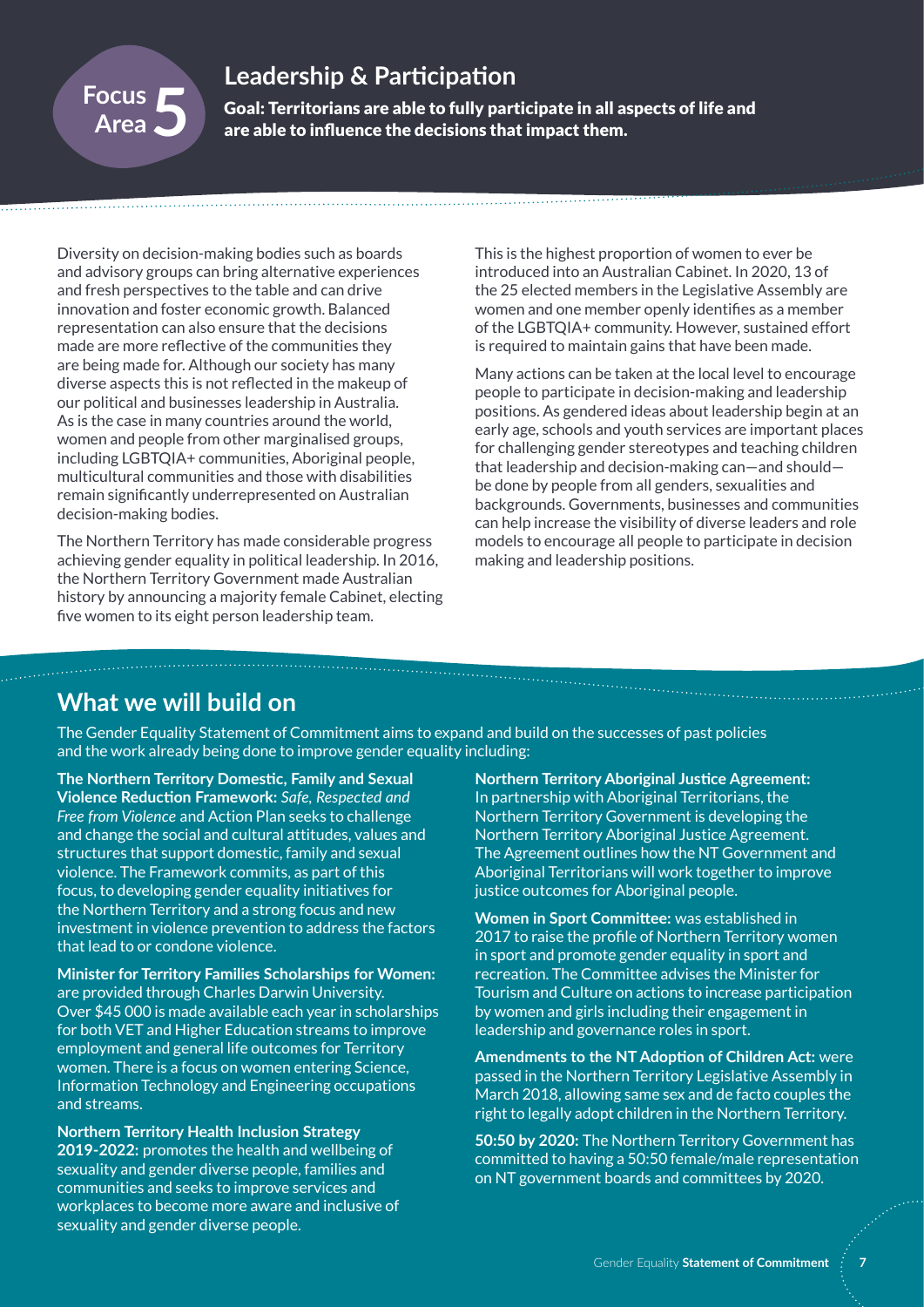#### **Glossary of terms**

Service Service Service Service

The term **Aboriginal** is used throughout this document to refer to all people of Aboriginal and Torres Strait Islander descent who are living in the Northern Territory. The use of this term reflects the wishes of Aboriginal people in the Northern Territory.

**Domestic, family and sexual violence (DFSV)** is a pattern of behaviour aimed at controlling a partner or family member through fear, for example by using behaviour which is violent and threatening, and to place at risk their immediate and longer-term safety and wellbeing. The violence can take the form of physical, sexual, stalking, emotional or psychological and financial abuse and it can include criminal and non-criminal behaviour.

**Gender** is how a society or culture describes and constructs the different roles for women and men. It refers to the tasks, functions and roles attributed to women and men in public and private life. Gender identity is how people express their masculine and/or feminine characteristics. Gender roles, and the opportunities and expectations attached to these roles can, and do, change over time and between different societies and cultures. Gender is not the same as sex, which refers to the biological characteristics of females and males.

**Gender diverse** refers to someone who does not identify as exclusively a man or a woman. Someone who is gender-diverse might feel like a mix of genders, or like they have no gender at all.

**Gender equality** refers to equal chances or opportunities for people of all genders to access and control social, economic and political resources, including protection under the law. Gender equality does not mean that all genders must be treated the same.

**Gender equity** refers to the allocation of resources, opportunities, programs and decision making according to the level of gendered disadvantage. As people face different kinds of disadvantage and discrimination, treating everyone as equals does not produce equitable results. 'Gender equity' is a mechanism by which 'gender equality' may be achieved.

**Gender norms or stereotypes** are preconceived notions informed by history and culture of what the characteristics, attitudes, behaviours, roles and occupations of people should be based on their gender. For example, 'women are nurturing' and 'men are strong.'

**Gender pay gap** is a measurement of the difference between women's and men's average weekly full-time equivalent earnings, expressed as a percentage of men's earnings.

**Intersectionality** refers to multiple forms of discrimination leading to compounded disadvantage. Intersectional approaches recognise and respond to multiple and compounded forms of disadvantage and discrimination. For example, an Aboriginal woman may face compounded levels of inequality due to racial discrimination as an Aboriginal person and gender discrimination as a woman.

**LGBTQIA+** is an acronym that is inclusive of sexual orientation and gender identity. It stands for lesbian, gay, bisexual, transgender, queer or questioning, intersex and asexual. The plus symbol at the end of the acronym is open to interpretation; however, it is generally considered a symbol of inclusion.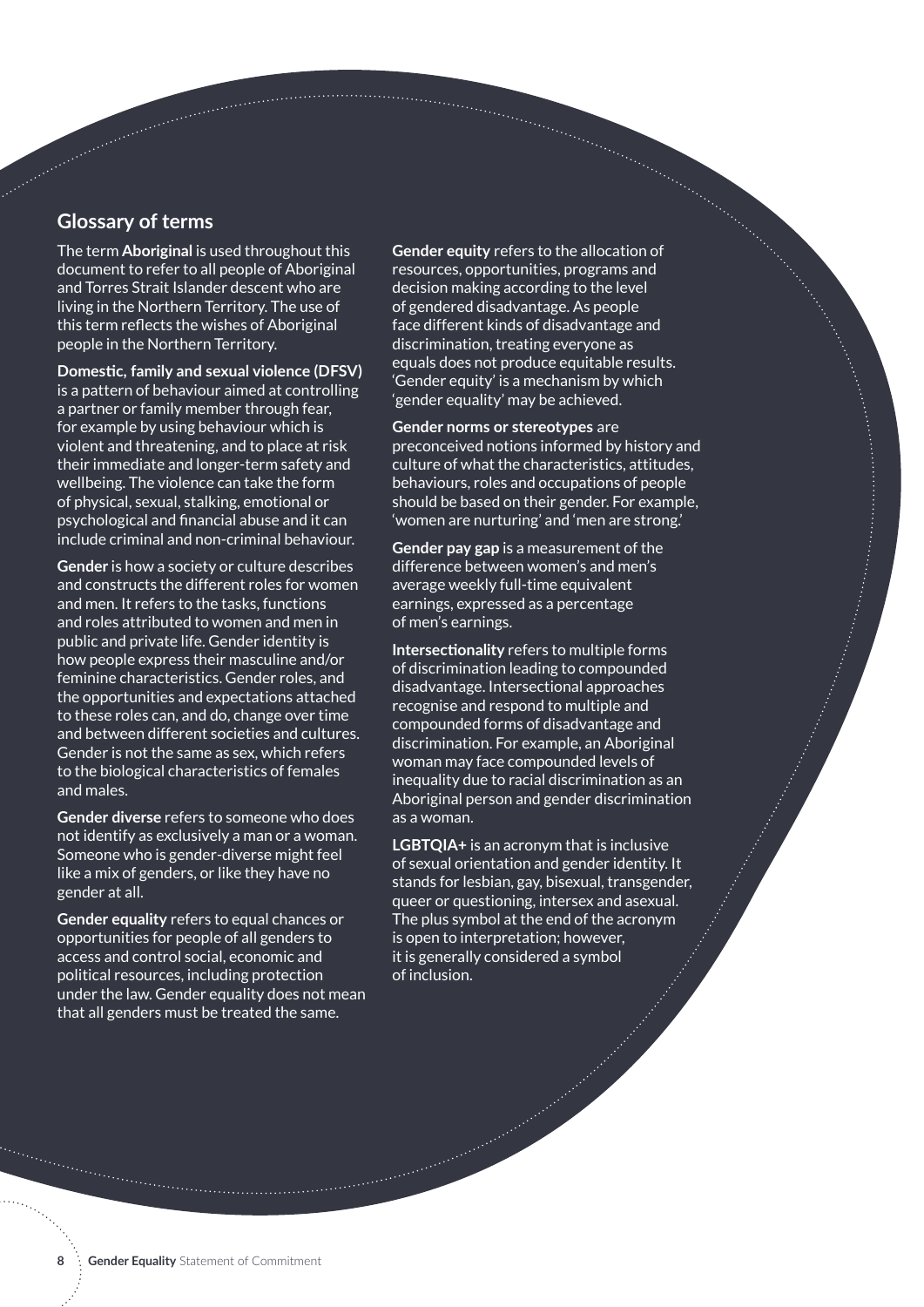#### **References**

- 1 UN Women, (March 2015). *International Women's Day,* accessed at http://www.unwomen.org/en/news/stories/2015/3/pga-ed-speech
- 2 Holter, O.G. (2014). *What's in it for men? Old Question, New Data. Men and Masculinities,* 17(5), 515-548.
- 3 Priestley, A. (2018). Equality for women could boost the economy by 12%: McKinsey. Accessed at https://www.smartcompany.com.au/finance/economy/mckinsey-research-equality-women-boost-economy-12/
- 4 Australian Bureau of Statistics (ABS), (June 2018). 4510.0 Recorded Crime Victims, Australia, 2017, accessed at [https://www.abs.gov.au/ausstats/abs@.nsf/Lookup/by%20Subject/4510.0~2017~Main%20Features~Victims%20of%20Family%20and](https://www.abs.gov.au/ausstats/abs@.nsf/Lookup/by%20Subject/4510.0~2017~Main%20Features~Victims%20of%20Family%20and
%20Domestic%20Violence%20Related%20Offences~6) [%20Domestic%20Violence%20Related%20Offences~6](https://www.abs.gov.au/ausstats/abs@.nsf/Lookup/by%20Subject/4510.0~2017~Main%20Features~Victims%20of%20Family%20and
%20Domestic%20Violence%20Related%20Offences~6)
- 5 Australian Research Centre in Sex, Health and Society, (2010). *Writing Themselves in 3: The Third National Study on the Sexual Health and Wellbeing of Same Sex Attracted and Gender Questioning Young People.* La Trobe University.
- 6 Australian Bureau of Statistics (ABS), (February 2019). 5530.0 Crime Victimisation, Australia, 2017-18, accessed at https://www.abs.gov.au/AUSSTATS/abs@.nsf/allprimarymainfeatures/371CB1F33E24E682CA2579AA000F2C7F?opendocument
- 7 Workplace Gender Equality Agency, (August 2019). Australia's gender pay gap statistics. Accessed at https://www.wgea.gov.au/data/fact-sheets/australias-gender-pay-gap-statistics
- 8 Australian Bureau of Statistics (ABS), (September 2017). 4125.0- Gender Indicators—One in 20 dads take primary parental leave. Accessed at [https://www.abs.gov.au/ausstats/abs@.nsf/Lookup/by%20Subject/4125.0~Sep%202017~Media%20Release~One%20in%](https://www.abs.gov.au/ausstats/abs@.nsf/Lookup/by%20Subject/4125.0~Sep%202017~Media%20Release~One%20in%
2020%20dads%20take%20primary%20parental%20leave%20(Media%20Release)~11) [2020%20dads%20take%20primary%20parental%20leave%20\(Media%20Release\)~11](https://www.abs.gov.au/ausstats/abs@.nsf/Lookup/by%20Subject/4125.0~Sep%202017~Media%20Release~One%20in%
2020%20dads%20take%20primary%20parental%20leave%20(Media%20Release)~11)
- 9 ASFA Research and Resource Centre, (October 2017). *Superannuation account balances by age and gender,* The Association of Superannuation Funds of Australia.